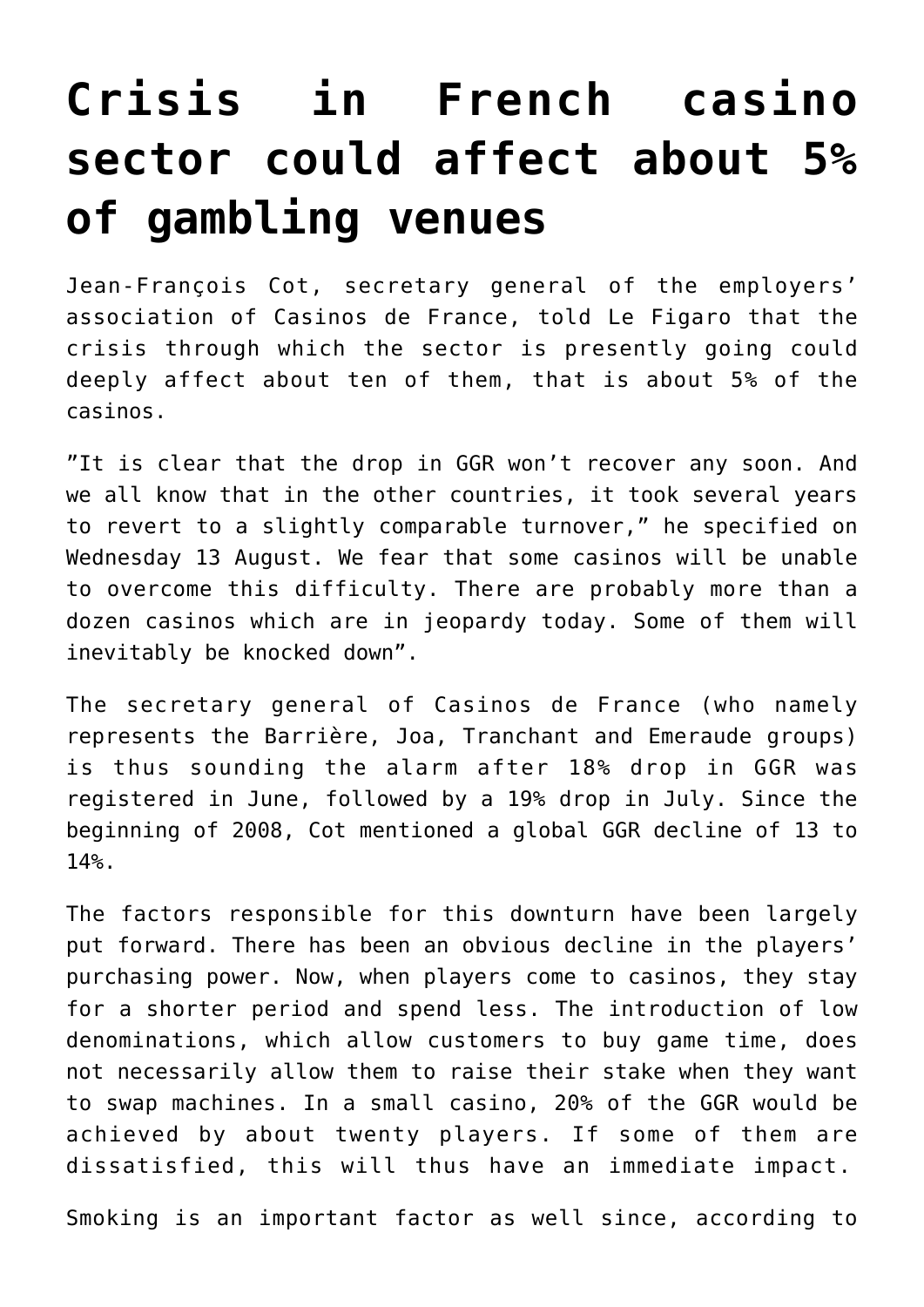some casino directors, 60% of the players are smokers. The fact that some players were displeased regarding video-poker machines, where there were many smokers, is an obvious sign of the impact caused by the introduction of the smoking ban. We can assume that the smoking ban is responsible for between half and three-quarters of the losses in GGR. "Smokers still want to smoke and will thus probably stay at home to smoke and gamble on the Internet", noted Cot.

Indeed, land-based casinos never did anything to prohibit online gambling websites, whether these were dedicated to casinos or poker, even if the French groups were preparing their own virtual casinos at the same time. Moreover, it is true that the few repressive measures taken by the successive governments were focused on horse racing and football betting, in order to preserve the sports lottery operated by French company La Française des Jeux. Yet, these virtual casinos have been real competitors since a long time.

Websites displaying illicit advertising for casinos or poker have thus been able to thrive peacefully. An act of impunity which is all the more carried out today when we are going towards liberalization. Land-based casinos end up facing an already well structured and powerful virtual market. Even though liberalization in France won't take place before the end of 2009-beginning of 2010, the French actors find themselves stuck between triumphant competition and a regulation forbidding them to operate online gambling sites.

The type of clients visiting land-based and virtual casinos is not the same, at least for slot machines. For poker, the public is actually much more similar. Very often, players even adopt an opposite approach, wanting to swap from the virtual casino to play exciting Texas Hold'em Poker on a real landcasino table.

However, it can be noticed that the casinos which bought new slot machines and modernized their premises were able to